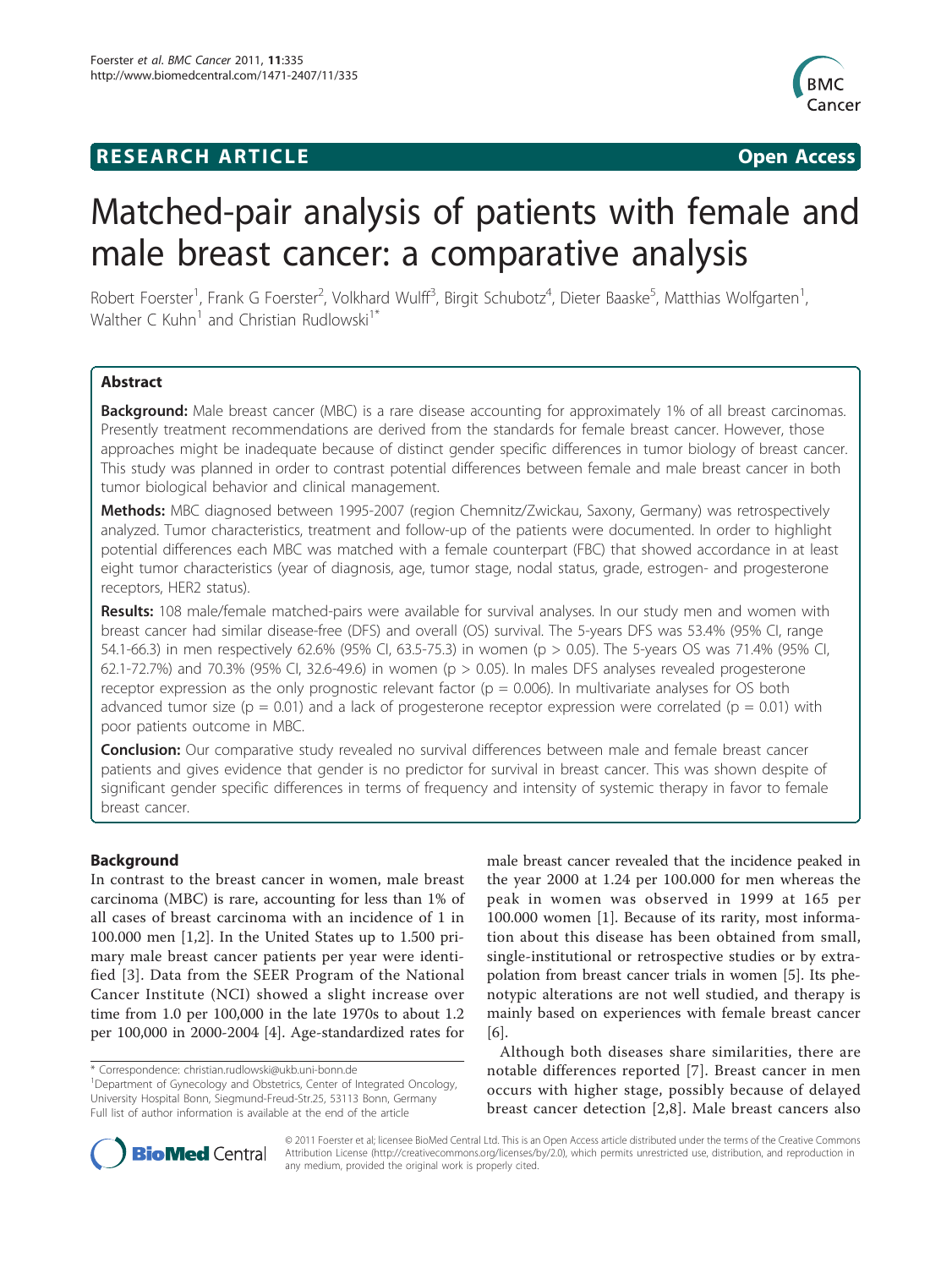are typically more low grade and frequently hormone receptor–positive [[7\]](#page-6-0). The relatively unfavorable outcome in male breast cancer has been attributed to more advanced local tumor stage and high incidence of lymph node invasion at the time of diagnosis [[9](#page-6-0)-[11\]](#page-6-0). It has been postulated that close proximity to skin and nipple facilitates early invasion of lymph vessels leading to earlier regional and distant metastasis.

Gender-comparative survival studies revealed divergent data on patients outcome [[11-](#page-6-0)[16\]](#page-7-0). This might depend on the lacking adjustment for prognostic relevant parameters in comparative analyses between male and female cohorts. However, specific informations about disease outcome in men has emerged great attention since tailored therapy is of incremental importance in breast cancer.

Several groups have recently reported comparative analyses for male versus female breast cancers, but these studies failed to be adjusted for a variety of prognostic relevant parameters in breast cancer like age, tumor size, nodal stage, tumor grade hormone receptors and HER2 expression [\[10](#page-6-0)[-16](#page-7-0)].

To our knowledge this is the first comprehensive gender-specific survival analysis considering all established tumor and patients characteristics established in female breast cancer in order to elucidate potential differences in both disease-free and overall survival.

## Methods

Consecutively in the years 1995 to 2007 113 men were diagnosed with breast cancer in the administrative district of Chemnitz in the State of Saxony, Germany. All data of these patients was obtained from the district's two cancer registers located in the cities of Chemnitz and Zwickau which together oversee a total of about 1.5 million inhabitants. Primary surgery was performed exclusively in community or district hospitals. Adjuvant treatment and follow-up care were carried out additionally in outpatient departments. With the approval of the institutional review boards data regarding patients' age, histology, TNM stage, tumor grade, date of diagnosis, date of metastasizing and date of death were recorded. In addition, detailed information was gathered on estrogen, progesterone and HER2 receptor expression, type of primary surgery, as well as on chemotherapy, endocrine treatment and radiation therapy in the adjuvant and palliative setting. The study was approved by the Ethic Committee of the University of Bonn, Germany. Patient data were collected retrospectively and blinded (name and date of birth). Therefore and in accordance with the Ethic Committee patient consent was not required for the inclusion into the study. For 108 male breast cancer patients one matching woman could be chosen from a total of 13.333 female breast cancer

patients. The matching process was based on eight features relevant for breast cancer prognosis i.e. year of diagnosis (within  $\pm$  5 year) age, tumor stage, nodal stage, tumor grade, estrogen and progesterone receptor expression, as well as HER2 expression. Five men had to be excluded from the current study because no women with breast cancer could be matched. If more than one female patient was eligible the best match was chosen by random selection. The matching procedure was conducted blinded without any information about patients outcome.

To ensure the comparability of the male with the female patients the chi-square test was applied for every matching criterion. Overall survival (OS) and diseasefree survival estimations were calculated according to Kaplan and Meier. Disease-free survival (DFS) was defined as the time period from diagnosis to death of recurrence or death whichever occurred first. Overall survival was considered as the time period from first diagnosis until death. The effect of gender on survival was estimated by hazard ratio (HR) and its 95% confidence interval (95% CI). P values < 0.05 were considered statistically significant. All statistical analyses were performed using SPSS version 17.0.

## Results

## Matching criteria

Based on the above mentioned matching procedure and under consideration of eight matching criteria 108 male/female pairs were available for survival analyses. Table [1](#page-2-0) displays the distribution of male and female patients according to the matched tumor characteristics (Table [1\)](#page-2-0). The number of cases in the different clinicopathological subgroups revealed no significant gender specific differences. Median age at diagnosis was 67 years in male and female patients (range, 43– 89 years for men and 36-89 years for women). Less than 40.0% of the male patients had early tumor stages ( $pTi$ s,  $pTi$ ) whereas 25.0% of the males showed  $pTi$ stages. Four male patients (3.7%) had a ductal carinoma in situ, seven (6.5%) were grade 1. Male patients with lymph node metastasis were found in 43.6%. 10 patients (9.3%) of both gender had primary advanced disease with distant metastasis. Estrogen and progesterone receptor expression was positive in 65.7% and 63.9% respectively. Seven (6.5%) HER2 (3+ immunoscore and/or FISH amplification) positive male tumors could be assigned. No age-related distribution of tumor characteristics could be observed in men. Breast cancer in younger patients (< 50 years) were not associated with tumor parameters representing a more aggressive phenotype like advanced tumor stage, poor differentiation and a lack of hormone receptor expression.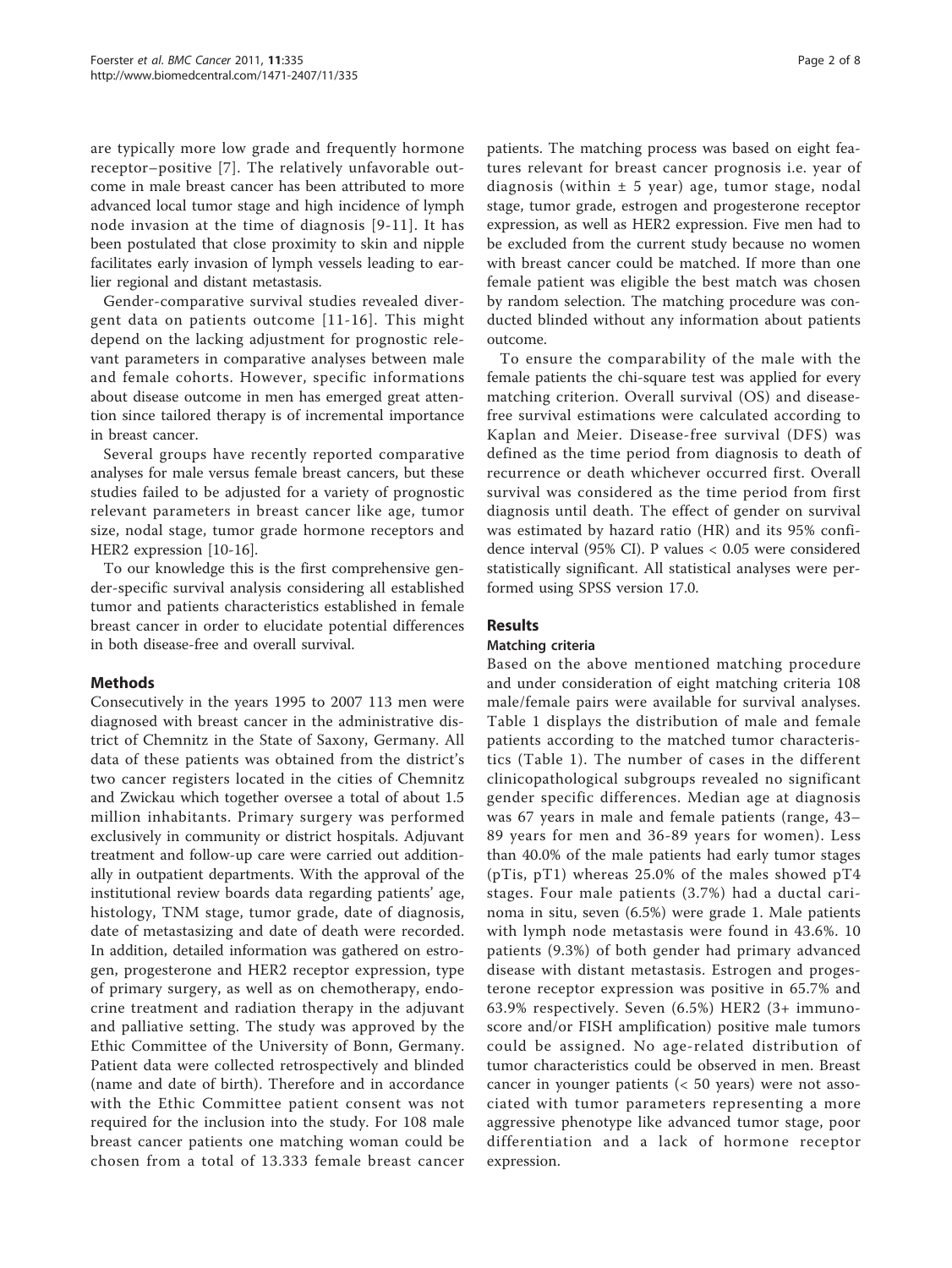<span id="page-2-0"></span>

| Table 1 Matching criteria of male and female breast |  |  |  |
|-----------------------------------------------------|--|--|--|
| cancer patients                                     |  |  |  |

|                     | Men        |       | Women          |       | $\chi^2$ |
|---------------------|------------|-------|----------------|-------|----------|
| Median age (range)  | 67 (43-89) |       | 67 (36-89)     |       |          |
| < 49                | 9          | 8.3%  | 8              | 7.4%  | 0.98     |
| 50-59               | 12         | 11.1% | 13             | 12.0% |          |
| 60-69               | 42         | 38.9% | 40             | 37.0% |          |
| 70-79               | 30         | 27.8% | 31             | 28.7% |          |
| > 80                | 15         | 13.9% | 16             | 14.8% |          |
| Tumor Stage plis    | 4          | 3,7%  | 4              | 3.8%  | 0.91     |
| pT1                 | 37         | 35.6% | 36             | 34.6% |          |
| pT <sub>2</sub>     | 32         | 30.8% | 37             | 35.6% |          |
| pT3                 | 5          | 4.8%  | $\overline{4}$ | 3.8%  |          |
| pT4                 | 26         | 25.0% | 23             | 22.1% |          |
| Nodal Stage pN0     | 57         | 56.4% | 56             | 56.0% | 0.85     |
| pN+                 | 44         | 43.6% | 44             | 44.0% |          |
| Grading G1          | 7          | 6.5%  | 6              | 6.1%  | 0.93     |
| G <sub>2</sub>      | 62         | 63.3% | 62             | 62.6% |          |
| G <sub>3</sub>      | 29         | 29.6% | 31             | 31.3% |          |
| ER-expression ER-   | 19         | 17.6% | 19             | 17.6% | 1.0      |
| $ER+$               | 71         | 65.7% | 72             | 66.7% |          |
| unknown             | 18         | 16.7% | 17             | 15.7% |          |
| PR-expression PR-   | 21         | 19.4% | 22             | 20.4% | 0.86     |
| PR+                 | 69         | 63.9% | 69             | 63.9% |          |
| unknown             | 18         | 16.7% | 17             | 15.7% |          |
| HR-expression HR+   | 78         | 72.2% | 77             | 71.3% | 0.84     |
| HR-                 | 13         | 12.1% | 14             | 13.0% |          |
| unknown             | 17         | 15.7% | 17             | 14.7% |          |
| <b>HER2 HER 2 -</b> | 70         | 64.8% | 63             | 58.3% | 0.36     |
| HFR $2 +$           | 7          | 6.5%  | 10             | 9.3%  |          |
| unknown             | 31         | 28.7% | 35             | 32.4% |          |

Chi-Quadrat test  $(X^2)$  was calculated in order to demonstrate accordance between male and female matching parameters.

The following patients characteristics could be additionally obtained from patient charts (Table 2): histological type, kind of surgery and adjuvant treatment. Nearly 80% of the tumors in men showed ductal histology whereas almost 60% of female cases had a ductal subtype. It is obvious that male breast cancer was predominantly treated by mastectomy (88.7%) whereas in females the rate of mastectomy was  $45.4\%$  (p < 0.001). Axillary dissection was performed in 87.0% of the males and 85.1% of the female patients ( $p > 0.05$ ).

More than 60% of the males received adjuvant radiotherapy whereas in almost 90% of the female patients a radiation was documented ( $p < 0.001$ ). Significant differences regarding adjuvant systemic treatment between male and female patients were observed: 34% of the male patients received no adjuvant systemic treatment whereas only 10.1% of the female patients were without adjuvant therapy ( $p < 0.005$ ). Adjuvant endocrine therapy was administered in 48.0% (65.1% in females) of the

#### Table 2 Not-matched tumor characteristics and treatment features of female and male breast cancer patients

|                            | Men            |       | Women |         | $\chi^2$ |
|----------------------------|----------------|-------|-------|---------|----------|
| Histology                  |                |       |       |         |          |
| <b>DCIS</b>                | $\overline{4}$ | 3.7%  | 3     | 2.8%    | 0.14     |
| Invasive ductal carcinoma  | 86             | 79.6% | 64    | 59.8%   |          |
| Invasive lobular carcinoma | 5              | 4.6%  | 16    | 15.0%   |          |
| Others*                    | 13             | 12.0% | 25    | 23.4%   |          |
| Surgery                    |                |       |       |         |          |
| Mastectomy                 | 94             | 88.7% | 49    | 45.4%   | 0.001    |
| <b>BCS</b>                 | 12             | 11.3% | 51    | 47.2%   |          |
| No surgery                 | 0              | 0%    | 8     | 7.4%    |          |
| Axillary dissection        | 94             | 87.0% | 92    | 85.1%   | 0.76     |
| No axillary dissection     | 14             | 13.0% | 16    | 14.8%   |          |
| Adjuvant radiotherapy      |                |       |       |         |          |
| Radio therapy received     | 62             | 60.8% | 72    | 87.8%   | 0.001    |
| No therapy                 | 40             | 39.2% | 10    | 12, 20% |          |
| Adjuvant systemic therapy  |                |       |       |         |          |
| Chemotherapy               | 15             | 15%   | 21    | 23.6%   | 0.005    |
| Chemo-/Hormone therapy     | 17             | 17%   | 27    | 30.3%   |          |
| Hormone therapy            | 31             | 31%   | 31    | 34.8%   |          |
| Trastuzumab                | 3              | 3%    | 1     | 1.1%    |          |
| No therapy                 | 34             | 34%   | 9     | 10.1%   |          |

\*Others: mucinous, scirrhous, squamous, mixed.

male patients consisting of tamoxifen in 43.2% (36.0% in females), aromatase inhibitors in 4.3% (10.7% in females) and a switch of tamoxifen and aromatase inhibitors in 0.5% (13.8% in females). 4.6% of the female patients receive adjuvant GnRH analogues.

A variety of different adjuvant regimens were documented in male patients. Overall 32.0% of the male patients (53.9% in females) were treated with adjuvant chemotherapy. 11.6% of the patients received CMF (9.3% in females), 11.4% anthracycline containing regimens (34.4% of the females) and 9.0% taxanes (10.2% in females). In 3.0% of the male patients (1.1% in females) a trastuzumab containing therapy was administered.

#### Survival analyses

With a median follow-up time of 56 months (range,1- 143 months) for men and 48 months (range, 1-108 months) for women in our study men and women with breast cancer showed similar disease-free (DFS) and overall (OS) survival (Figure [1\)](#page-3-0). 35 (31.0%) male patients suffered from tumor relapse compared with 28 (25.9%) cases in women. The 5-years DFS was 53.4% (95% CI, 54.1-66.3) and 62.6% (95% CI, 63.5-75.3) in men and women, respectively. 36 deaths in men (31.9%) and 32 (29.6%) among women occurred. In both groups 20 (18.5%) of them were attributed to primary cancer. The 5-years OS were 71.41% (95% CI, 62.1-72.7%) and 70.3% (95% CI, 32.6-49.6) in men and women, respectively.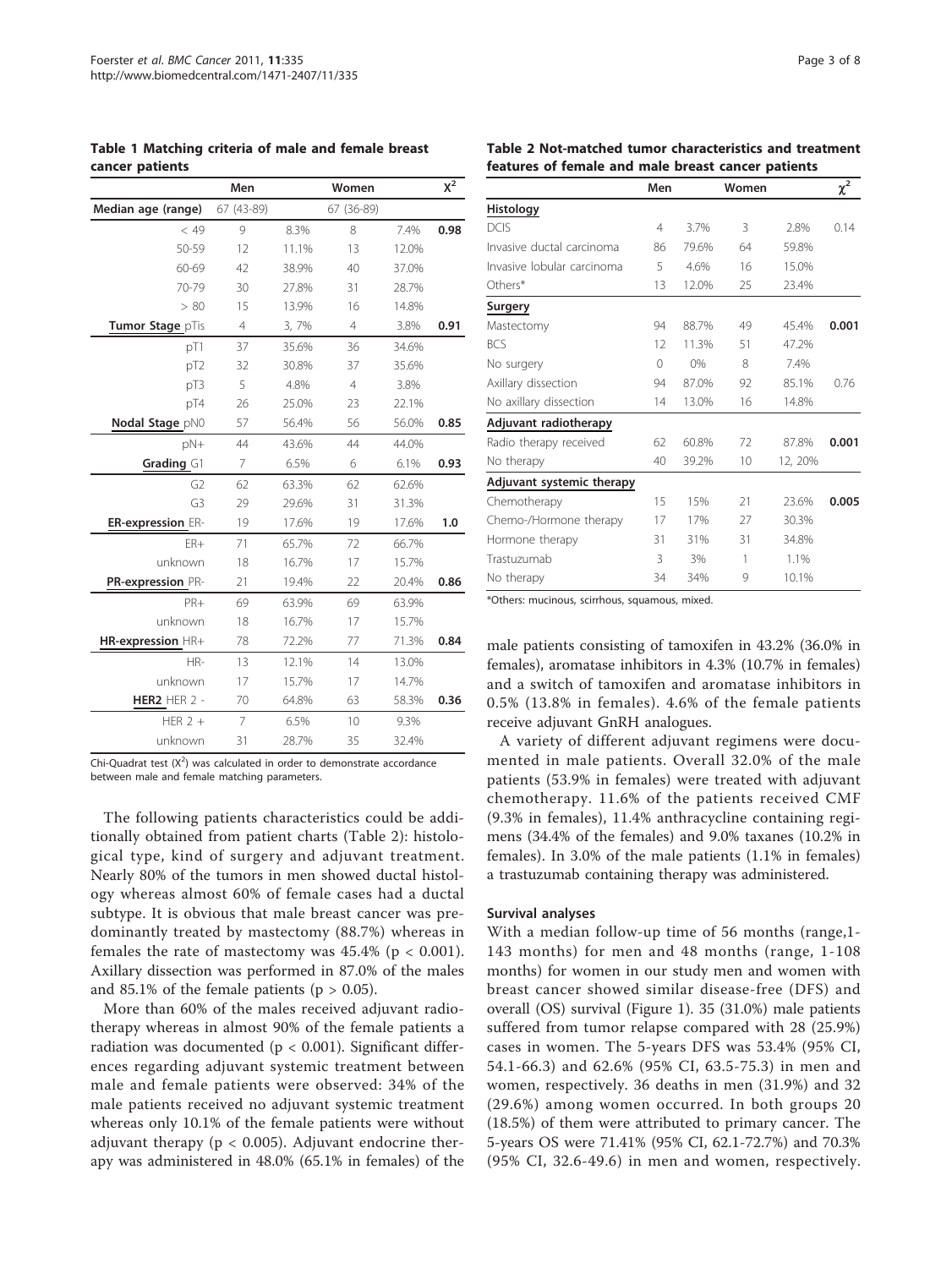<span id="page-3-0"></span>

None of the 4 patients in each gender group with a carcinoma in situ has relapsed. In general, we found no difference in DFS and OS in the matched pair comparison between male and female breast cancer patients (Table [3\)](#page-4-0). DFS for tumor stage pT1, however, was significantly  $(p = 0.01)$  reduced in males as compared to females (Figure [2\)](#page-5-0). It is remarkable that 12/38 (31.6%) male patients in stage pT1 suffered tumor relapse and died disease-specifically.

In order to elucidate male gender-specific patients outcome in men survival analyses were performed additionally for male patients only (Figure [3\)](#page-5-0). Progesterone receptor expression was the only prognostic relevant factor ( $p = 0.006$ , univariate analysis only) for DFS. In addition, univariate analyses revealed tumor stadium, nodal stage and progesterone receptor expressions as statistically significantly associated with OS in male breast cancer. In multivariate analyses for OS both advanced tumor size  $(p = 0.01)$  and a lack of progesterone receptor expression ( $p = 0.03$ ) were correlated with poor patients outcome.

Male breast cancer patient bear a noticeable risk of secondary cancers. Allover, 21 (19.4%) male breast cancer patients had an additional malignant disease, 7 (6.5%) before and 14 (12.9%) after diagnosis of breast cancer. The most frequent second primary cancers were prostate, gastric, colorectal carcinoma and skin cancer.

### **Discussion**

In the past decade it has emerged great attention to obtain evidences about the clinical outcome of male patients with breast cancer [[17](#page-7-0)-[19](#page-7-0)]. This is due to its rising incidence and the persistent lack of established treatment guidelines. Actually, treatment strategies are derived from female breast cancer [[7](#page-6-0)]. Without evidence-based data to support female-to-male extrapolation, epidemiologic comparisons become an alternative source of information.

A couple of features in male breast cancer are of particular interest. Male breast cancer was more like lateonset than female breast cancer with more than 90% of male patients aged 50 years and older. It is well known that breast cancer in men is diagnosed 5 to 10 years later than in women [[20\]](#page-7-0) which also might account for the less aggressive adjuvant treatment modalities given to male patients in this study.

Furthermore, more than 90% of male breast carcinomas were hormone receptor positive whereas less than 10% overexpressed HER2. This is in line with previous findings [[21,22\]](#page-7-0) and supports the hypothesis that the luminal like molecular subtype is predominant in men [[20,23,24](#page-7-0)]. As opposed to female breast cancer the progesterone receptor expression in men was an independent prognostic factor in this study.

Male patients had a significant proportion of advanced tumor stages ( $pT2-4 > 60\%$ ) and more than 40% showed nodal involvement [[25](#page-7-0)]. This is at least in part caused by a delay of diagnosis in men of more than six months in average [[26](#page-7-0)-[28\]](#page-7-0). There is little public awareness of breast carcinoma in men and public education regarding the existence of male breast carcinoma. No recommendations for self-examination or examination of the male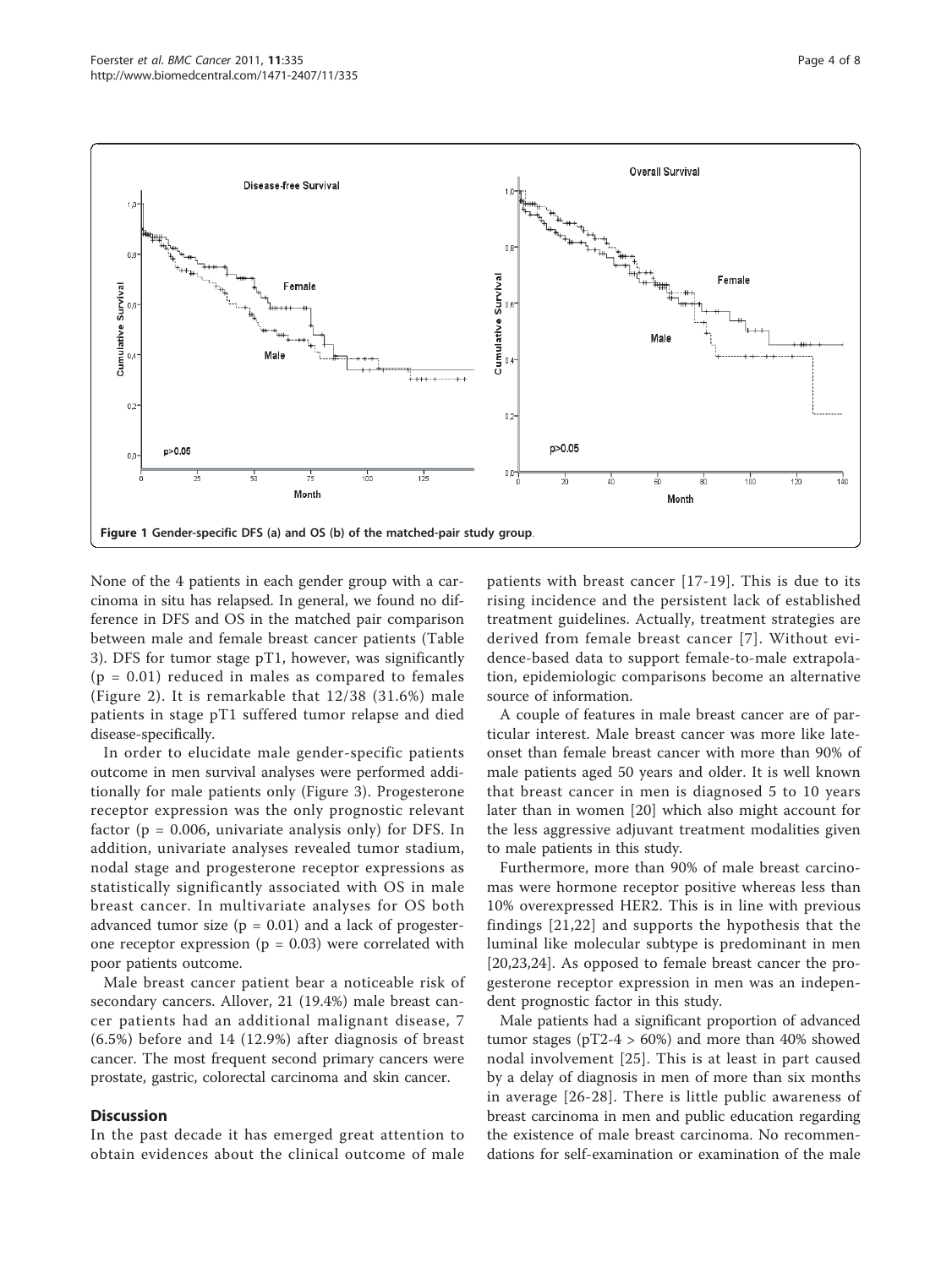|                               | <b>DFS</b>               |                          |              | <b>OS</b>              |                          |              |  |
|-------------------------------|--------------------------|--------------------------|--------------|------------------------|--------------------------|--------------|--|
|                               | Men [median<br>months]   | Women [median<br>months] | p-<br>Value* | Men [median<br>months] | Women [median<br>months] | p-<br>Value* |  |
| Study group                   |                          |                          |              |                        |                          |              |  |
| Age $\leq 49$                 | 94                       | 91                       | n.s.         | 115                    | 127                      | n.s.         |  |
| 50-59                         | 61                       | 65                       | n.s.         | 105                    | 73                       | n.s.         |  |
| 60-69                         | 79                       | 85                       | n.s.         | 108                    | 85                       | n.s.         |  |
| 70-79                         | 49                       | 51                       | n.s.         | 61                     | 65                       | n.s.         |  |
| $\geq 80$                     | 68                       | 39                       | n.s.         | 80                     | 51                       | n.s.         |  |
| Tumor stage pT1               | 69                       | 90                       | 0.01         | 98                     | 127                      | n.s.         |  |
| pT <sub>2</sub>               | 79                       | 85                       | n.s.         | 95                     | 99                       | n.s.         |  |
| pT3                           | 50                       | 67                       | n.s.         | 76                     | 82                       | n.s.         |  |
| pT4                           | 47                       | 32                       | n.s.         | 41                     | 39                       | n.s.         |  |
| Lymphnodes_pN0                | 79                       | 85                       | n.s.         | 103                    | 106                      | n.s.         |  |
| pN+                           | 38                       | 42                       | n.s.         | 80                     | 63                       | n.s.         |  |
| Metastases cM0                | $\overline{\phantom{a}}$ | $\overline{\phantom{a}}$ |              | 99                     | 96                       | n.s.         |  |
| cM1                           | L,                       |                          |              | 10                     | $\,8\,$                  | n.s.         |  |
| Grading G1**                  | $\overline{\phantom{a}}$ | $\sim$                   |              | $\overline{a}$         | $\mathcal{L}$            |              |  |
| G <sub>2</sub>                | 94                       | 88                       | n.s.         | 103                    | 90                       | n.s.         |  |
| G3                            | 72                       | 76                       | n.s.         | 80                     | 78                       | n.s.         |  |
| Estrogen receptor ER-         | 82                       | 70                       | n.s.         | 41                     | 76                       | n.s.         |  |
| $ER+$                         | 81                       | 119                      | n.s.         | 108                    | 127                      | n.s.         |  |
| Unknown                       | 97                       | 67                       | n.s.         | 86                     | 57                       |              |  |
| Progesterone receptor<br>PgR- | 38                       | 91                       | n.s.         | 38                     | 58                       | n.s.         |  |
| PgR+                          | 77                       | 154                      | n.s.         | 108                    | 127                      | n.s.         |  |
| Unknown                       | 97                       | 75                       | n.s.         | 86                     | 76                       | n.s.         |  |
| HER2 receptor HER2-           | 77                       | 91                       | n.s.         | 108                    | 127                      | n.s.         |  |
| HER2+                         | 36                       | 57                       | n.s.         | 41                     | 68                       | n.s.         |  |

### <span id="page-4-0"></span>Table 3 Gender-specific DFS and OS according to the matching criteria of the study group

\* p-value < 0.05 was calculated to be statistically significant

\*\* none of the patients had tumor relapse or died.

breast by physicians exist. No guidelines recommend screening mammography at any age for men because of the rarity of the disease.

In male breast cancer adjuvant treatment was administered less frequently. Almost one third of men received no adjuvant treatment as compared to 10% in the matched-pair female group. Only 32% of male patients had adjuvant chemotherapy (54% in women) and less than 50% adjuvant endocrine treatment (65% in women). Nevertheless, our comparative study revealed no survival differences between male and female breast cancer patients and gives evidence that gender is no predictor for neither disease-free nor overall survival. These findings are remarkable considering the different systemic treatment given to male patients as compared to the matched female patients. Due to exact matching procedures with respect to all established clinical and pathological prognostic factors (Table [1](#page-2-0)), a gender specific bias of prognostic features seems unlikely.

In addition, considering clinically relevant subgroups no significant overall survival differences could be observed between men and women. In our study men with pT1 tumors had significantly worse DFS compared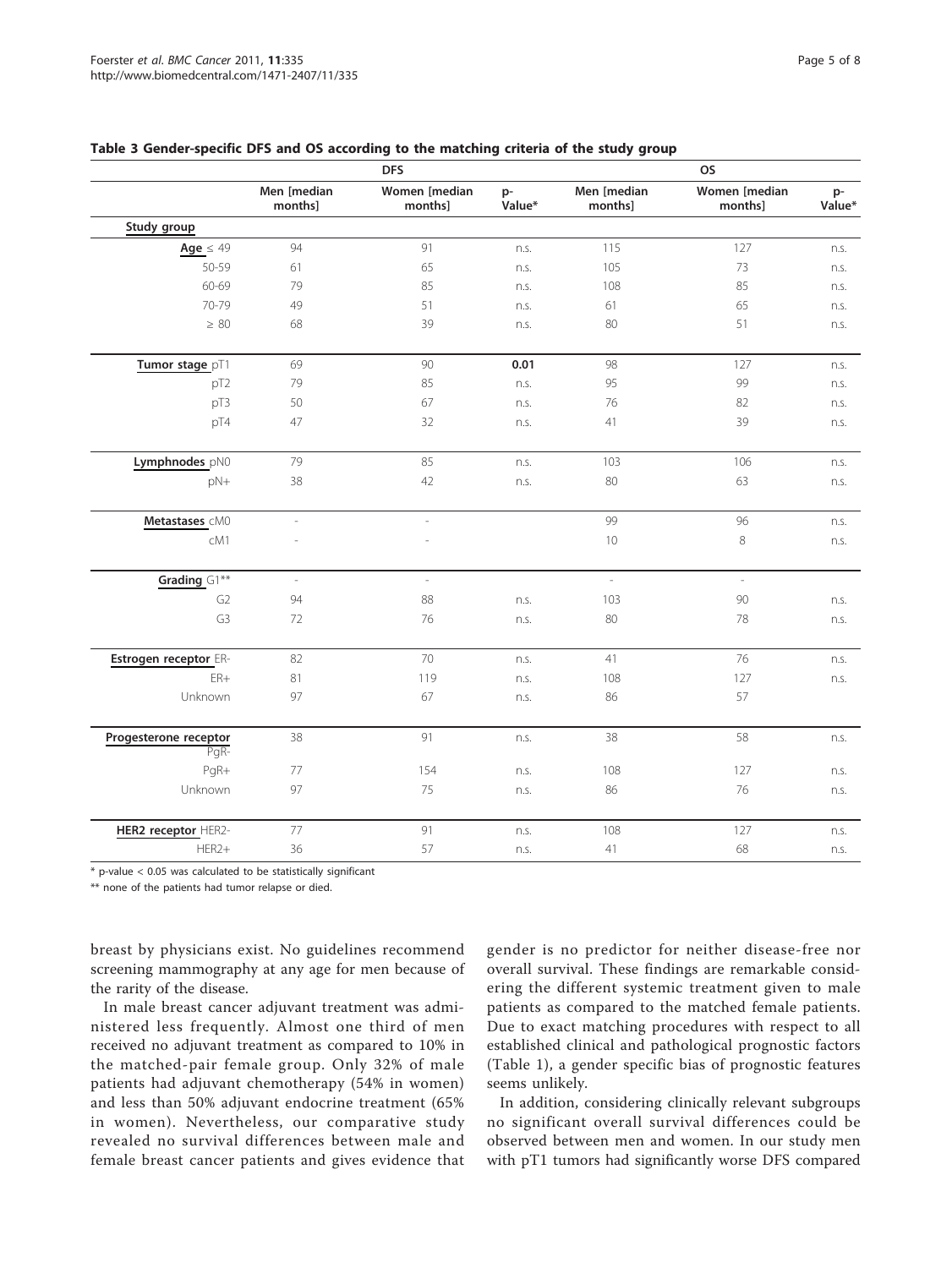<span id="page-5-0"></span>

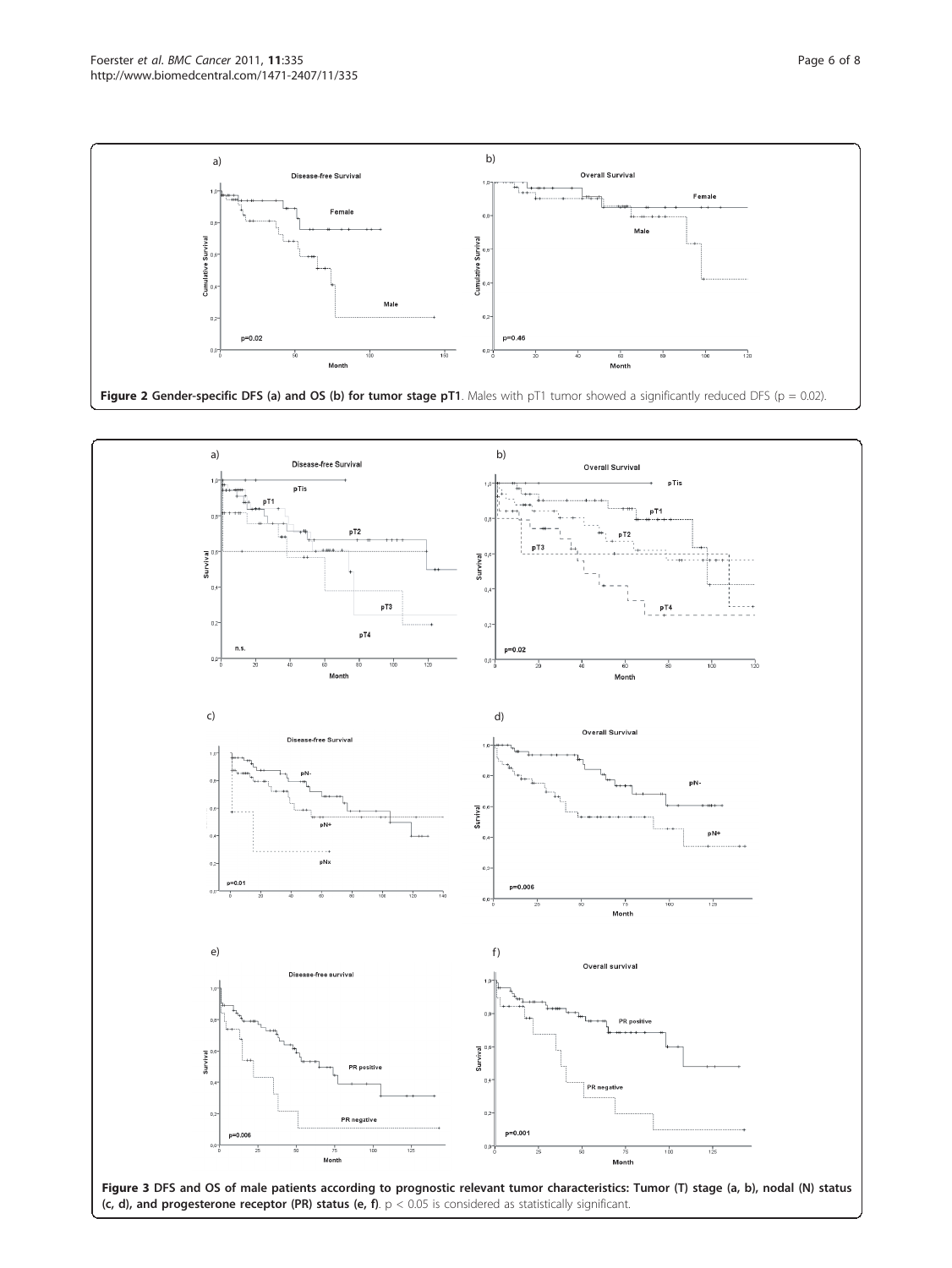<span id="page-6-0"></span>to females. Those male patients with pT1 tumors who have relapsed so far showed no poor prognostic features e.g. all of them were hormone receptor positive. Furthermore, all of them received adjuvant tamoxifen. Therefore, no specific predictors for metastasis in this low risk group could be identified. Potential explanations for a comparatively worse outcome of males with early breast cancer are obviously. There is no evidence that tamoxifen is highly effective in primary male breast cancer patient. Data supporting response to treatment are mainly retrospective or from small trials [\[29](#page-7-0)]. There are major concerns regarding patients compliance and tamoxifen metabolic activity which might have negative impact on the efficacy. Clinical response to tamoxifen depends on the biotransformation via the cytochrome P450 isoenzyme CYP2D6 isoform, to the active metabolite endoxifen. CYP2D6 activity can be reduced in men both by genetic variation or concurrent use of drug inhibitors, which can significantly reduce endoxifen plasma concentrations [[30](#page-7-0)]. However, tamoxifen remains the standard therapy in endocrine responsive male breast cancer and clincial and translational studies on this field are needed.

Our cohort study has several limitations and selection bias regarding the match pair analysis could not be excluded. Beside its retrospective character the number of male patients is small compared to female studies. Therefore analyses especially of patients subgroups has limited clinical significancy.

Several other groups compared male and female breast cancer features and prognosis [10,11,[15](#page-7-0),[31-33](#page-7-0)] with divergent results. Marchal and colleagues found similar DFS but worse OS for male as compared to female breast cancer patients in a retrospective study [11]. The authors explained the OS difference with a higher amount of comorbidities in men. However, the study was based on matched-pair analyses of only 58 male breast carcinomas and three matching criteria (age, year of diagnosis, stage). Tumor differentiation, hormone receptor status and HER2 positivity were not considered. This might reflect an incomplete matching procedure and could better explain the divergent findings to our results.

## Conclusion

Our retrospective study showed no disease and overall survival differences between male and female breast cancer patients matched for year of diagnosis, age, tumor size, nodal stage, tumor grade, estrogen receptor, progesterone receptor and HER2 expression. This is of great importance since male patients receive obviously less aggressive adjuvant treatment.comparted their female matched pairs. A significantly reduced DFS in male with pT1 tumors was found. In multivariate analyses only early stage and progesterone receptor positvity

Page 7 of 8

were statistically significant related to improved overall survival in male breast cancer.

#### Abbreviations

CI: Confidence Interval; CMF: Cyclophosphamide/Methotrexate/Flourouracil; DFS: Disease-free Survival; FBC: Female Breast Cancer; FISH: Fluorescence insitu Hybridisation; GnRH: Gonadotropin Releasing Hormone; MBC: Male Breast Cancer; OS: Overall Survival.

#### Acknowledgements

This work was supported by the German Cancer Foundation (project number: 70 3157). We are grateful to Professor A. Schneeweiss and PD Dr. J.- O. Habeck for supporting and revising the manuscript.

#### Author details

<sup>1</sup>Department of Gynecology and Obstetrics, Center of Integrated Oncology University Hospital Bonn, Siegmund-Freud-Str.25, 53113 Bonn, Germany. 2 Department of Economical Sciences, University of Applied Sciences, Zwickau, and Outpatient Department of Gynecological Oncology and Palliative Care, Poliklinik GmbH, Chemnitz, Germany. <sup>3</sup>Cancer Register of Southwest Saxony, Zwickau, Germany. <sup>4</sup> Cancer Register of Chemnitz, Chemnitz, Germany. <sup>5</sup>Department of Radiation Oncology, Klinikum Chemnitz Chemnitz, Germany.

#### Authors' contributions

RF, FGF and CR conceived, planned and designed the study. VW and DB performed the statistical analysis. MW, BS and WCK participated participated in its design and coordination and helped to draft the manuscript. All authors read and approved the final manuscript.

#### Competing interests

The authors declare that they have no competing interests.

Received: 1 April 2011 Accepted: 4 August 2011 Published: 4 August 2011

#### References

- Anderson WF, Jatoi I, Tse J, Rosenberg PS: [Male breast cancer: a](http://www.ncbi.nlm.nih.gov/pubmed/19996029?dopt=Abstract) [population-based comparison with female breast cancer.](http://www.ncbi.nlm.nih.gov/pubmed/19996029?dopt=Abstract) J Clin Oncol 2009, 28:232-239.
- 2. Cutuli B, Le-Nir CC, Serin D, Kirova Y, Gaci Z, Lemanski C, De Lafontan B, Zoubir M, Maingon P, Mignotte H, et al: [Male breast cancer. Evolution of](http://www.ncbi.nlm.nih.gov/pubmed/19442535?dopt=Abstract) [treatment and prognostic factors. Analysis of 489 cases.](http://www.ncbi.nlm.nih.gov/pubmed/19442535?dopt=Abstract) Crit Rev Oncol Hematol 2009, 73:246-254.
- 3. Jemal A, Siegel R, Ward E, Hao Y, Xu J, Murray T, Thun MJ: [Cancer statistics,](http://www.ncbi.nlm.nih.gov/pubmed/18287387?dopt=Abstract) [2008.](http://www.ncbi.nlm.nih.gov/pubmed/18287387?dopt=Abstract) CA Cancer J Clin 2008, 58:71-96.
- Stang A, Thomssen C: [Decline in breast cancer incidence in the United](http://www.ncbi.nlm.nih.gov/pubmed/18176840?dopt=Abstract) [States: what about male breast cancer?](http://www.ncbi.nlm.nih.gov/pubmed/18176840?dopt=Abstract) Breast Cancer Bes Treat 2008 112:595-596.
- 5. Fentiman IS, Fourquet A, Hortobagyi GN: [Male breast cancer.](http://www.ncbi.nlm.nih.gov/pubmed/16488803?dopt=Abstract) Lancet 2006, 367:595-604.
- 6. Giordano SH: [A review of the diagnosis and management of male breast](http://www.ncbi.nlm.nih.gov/pubmed/16079314?dopt=Abstract) [cancer.](http://www.ncbi.nlm.nih.gov/pubmed/16079314?dopt=Abstract) Oncologist 2005, 10:471-479.
- 7. Giordano SH, Buzdar AU, Hortobagyi GN: [Breast cancer in men.](http://www.ncbi.nlm.nih.gov/pubmed/12379069?dopt=Abstract) Ann Intern Med 2002, 137:678-687.
- 8. Pant K, Dutta U: [Understanding and management of male breast cancer:](http://www.ncbi.nlm.nih.gov/pubmed/18074245?dopt=Abstract) [a critical review.](http://www.ncbi.nlm.nih.gov/pubmed/18074245?dopt=Abstract) Med Oncol 2008, 25:294-298.
- 9. Nahleh ZA, Srikantiah R, Safa M, Jazieh AR, Muhleman A, Komrokii R; [Male](http://www.ncbi.nlm.nih.gov/pubmed/17342768?dopt=Abstract) [breast cancer in the veterans affairs population: a comparative analysis.](http://www.ncbi.nlm.nih.gov/pubmed/17342768?dopt=Abstract) Cancer 2007, 109:1471-1477.
- 10. El-Tamer MB, Komenaka IK, Troxel A, Li H, Joseph KA, Ditkoff BA, Schnabel FR, Kinne DW: [Men with breast cancer have better disease](http://www.ncbi.nlm.nih.gov/pubmed/15492147?dopt=Abstract)[specific survival than women.](http://www.ncbi.nlm.nih.gov/pubmed/15492147?dopt=Abstract) Arch Surg 2004, 139:1079-1082.
- 11. Marchal F, Salou M, Marchal C, Lesur A, Desandes E: [Men with breast](http://www.ncbi.nlm.nih.gov/pubmed/19184227?dopt=Abstract) [cancer have same disease-specific and event-free survival as women.](http://www.ncbi.nlm.nih.gov/pubmed/19184227?dopt=Abstract) Ann Surg Oncol 2009, 16:972-978.
- 12. Anderson WF, Althuis MD, Brinton LA, Devesa SS: [Is male breast cancer](http://www.ncbi.nlm.nih.gov/pubmed/14997057?dopt=Abstract) [similar or different than female breast cancer?](http://www.ncbi.nlm.nih.gov/pubmed/14997057?dopt=Abstract) Breast Cancer Res Treat 2004, 83:77-86.